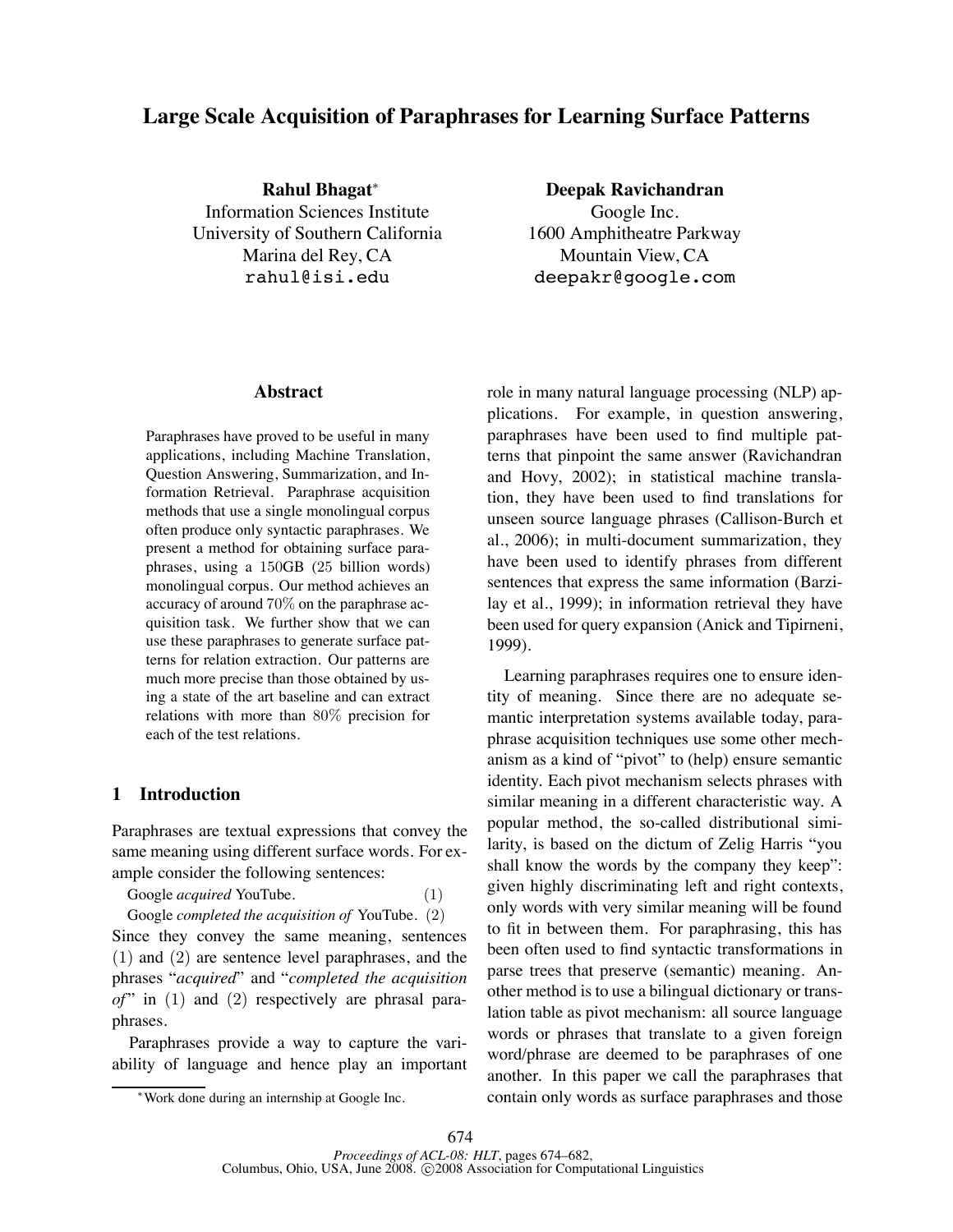that contain paths in a syntax tree as syntactic paraphrases.

We here, present a method to acquire surface paraphrases from a single monolingual corpus. We use a large corpus (about 150GB) to overcome the data sparseness problem. To overcome the scalability problem, we pre-process the text with a simple parts-of-speech (POS) tagger and then apply locality sensitive hashing (LSH) (Charikar, 2002; Ravichandran et al., 2005) to speed up the remaining computation for paraphrase acquisition. Our experiments show results to verify the following main claim:

# *Claim 1: Highly precise surface paraphrases can be obtained from a very large monolingual corpus.*

With this result, we further show that these paraphrases can be used to obtain high precision surface patterns that enable the discovery of relations in a minimally supervised way. Surface patterns are templates for extracting information from text. For example, if one wanted to extract a list of company acquisitions, "*(ACQUIRER) acquired (ACQUIREE)*" would be one surface pattern with " $\langle$ ACQUIRER $\rangle$ " and " $\langle \text{ACQUIREE} \rangle$ " as the slots to be extracted. Thus we can claim:

*Claim 2: These paraphrases can then be used for generating high precision surface patterns for relation extraction.*

# **2 Related Work**

Most recent work in paraphrase acquisition is based on automatic acquisition. Barzilay and McKeown (2001) used a monolingual parallel corpus to obtain paraphrases. Bannard and Callison-Burch (2005) and Zhou et al. (2006) both employed a bilingual parallel corpus in which each foreign language word or phrase was a pivot to obtain source language paraphrases. Dolan et al. (2004) and Barzilay and Lee (2003) used comparable news articles to obtain sentence level paraphrases. All these approaches rely on the presence of parallel or comparable corpora and are thus limited by their availability and size.

Lin and Pantel (2001) and Szpektor et al. (2004) proposed methods to obtain entailment templates by using a single monolingual resource. While both differ in their approaches, they both end up finding syntactic paraphrases. Their methods cannot be used if we cannot parse the data (either because of scale or data quality). Our approach on the other hand, finds surface paraphrases; it is more scalable and robust due to the use of simple POS tagging. Also, our use of locality sensitive hashing makes finding similar phrases in a large corpus feasible.

Another task related to our work is relation extraction. Its aim is to extract instances of a given relation. Hearst (1992) the pioneering paper in the field used a small number of hand selected patterns to extract instances of hyponymy relation. Berland and Charniak (1999) used a similar method for extracting instances of meronymy relation. Ravichandran and Hovy (2002) used seed instances of a relation to automatically obtain surface patterns by querying the web. But their method often finds patterns that are too general (e.g., X *and* Y), resulting in low precision extractions. Rosenfeld and Feldman (2006) present a somewhat similar web based method that uses a combination of seed instances and seed patterns to learn good quality surface patterns. Both these methods differ from ours in that they learn relation patterns on the fly (from the web). Our method however, pre-computes paraphrases for a large set of surface patterns using distributional similarity over a large corpus and then obtains patterns for a relation by simply finding paraphrases (offline) for a few seed patterns. Using distributional similarity avoids the problem of obtaining overly general patterns and the pre-computation of paraphrases means that we can obtain the set of patterns for any relation instantaneously.

Romano et al. (2006) and Sekine (2006) used syntactic paraphrases to obtain patterns for extracting relations. While procedurally different, both methods depend heavily on the performance of the syntax parser and require complex syntax tree matching to extract the relation instances. Our method on the other hand acquires surface patterns and thus avoids the dependence on a parser and syntactic matching. This also makes the extraction process scalable.

# **3 Acquiring Paraphrases**

This section describes our model for acquiring paraphrases from text.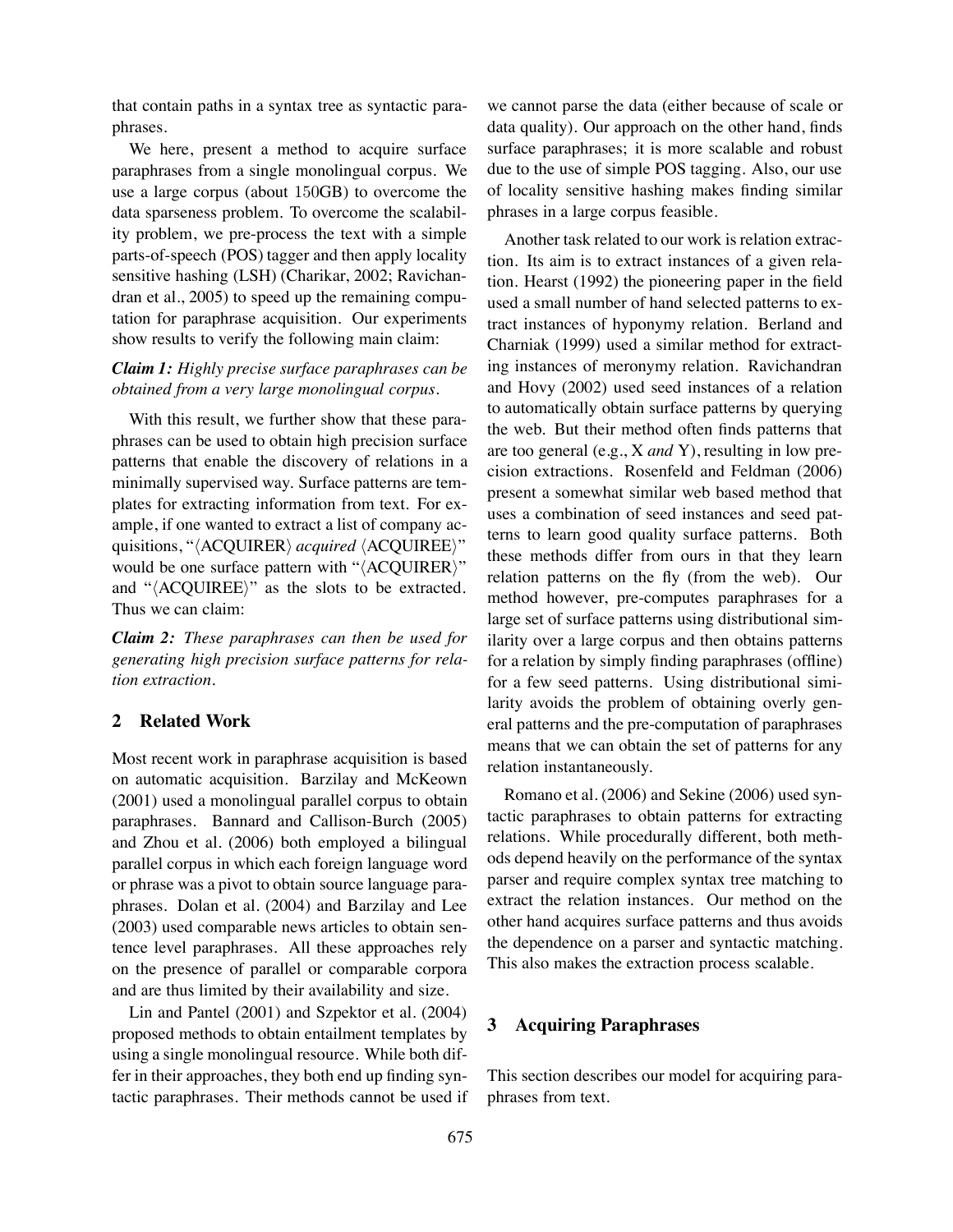#### **3.1 Distributional Similarity**

Harris's distributional hypothesis (Harris, 1954) has played an important role in lexical semantics. It states that words that appear in similar contexts tend to have similar meanings. In this paper, we apply the distributional hypothesis to phrases i.e. word ngrams.

For example, consider the phrase "*acquired*" of the form " $X$  *acquired*  $Y$ ". Considering the context of this phrase, we might find {Google, eBay, Yahoo,...} in position X and {YouTube, Skype, Overture,...} in position  $Y$ . Now consider another phrase "*completed the acquisition of* ", again of the form "X *completed the acquisition of Y*". For this phrase, we might find {Google, eBay, Hilton Hotel corp.,...} in position  $X$  and {YouTube, Skype, Bally Entertainment Corp.,...} in position  $Y$ . Since the contexts of the two phrases are similar, our extension of the distributional hypothesis would assume that "*acquired*" and "*completed the acquisition of* " have similar meanings.

### **3.2 Paraphrase Learning Model**

Let p be a phrase (n-gram) of the form  $X$  p  $Y$ , where  $X$  and  $Y$  are the placeholders for words occurring on either side of  $p$ . Our first task is to find the set of phrases that are similar in meaning to p. Let  $P = \{p_1, p_2, p_3, ..., p_l\}$  be the set of all phrases of the form X  $p_i$  Y where  $p_i \in P$ . Let  $S_{i,X}$  be the set of words that occur in position X of  $p_i$  and  $S_{i,Y}$  be the set of words that occur in position Y of  $p_i$ . Let  $V_i$  be the vector representing  $p_i$ such that  $V_i = S_{i,X} \cup S_{i,Y}$ . Each word  $f \in V_i$ has an associated score that measures the strength of the association of the word f with phrase  $p_i$ ; as do many others, we employ pointwise mutual information (Cover and Thomas, 1991) to measure this strength of association.

$$
pmi(p_i; f) = \log \frac{P(p_i, f)}{P(p_i)P(f)}\tag{1}
$$

The probabilities in equation (1) are calculated by using the maximum likelihood estimate over our corpus.

Once we have the vectors for each phrase  $p_i \in P$ , we can find the paraphrases for each  $p_i$  by finding its nearest neighbors. We use cosine similarity, which is a commonly used measure for finding similarity between two vectors.

If we have two phrases  $p_i \in P$  and  $p_j \in P$  with the corresponding vectors  $V_i$  and  $V_j$  constructed as described above, the similarity between the two phrases is calculated as:

$$
sim(p_i; p_j) = \frac{V_i V_j}{|V_i| * |V_j|} \tag{2}
$$

Each word in  $V_i$  (and  $V_j$ ) has with it an associated flag which indicates weather the word came from  $S_{i,X}$  or  $S_{i,Y}$ . Hence for each phrase  $p_i$  of the form X  $p_i$  Y, we have a corresponding phrase  $-p_i$  that has the form  $Y$   $p_i$   $X$ . This is important to find certain kinds of paraphrases. The following example will illustrate. Consider the sentences:

Google *acquired* YouTube. (3) YouTube *was bought by* Google. (4)

From sentence  $(3)$ , we obtain two phrases:

- 1.  $p_i$  = *acquired* which has the form "*X acquired* Y" where " $X = Google$ " and " $Y = YouTube$ "
- 2.  $-p_i = -acquired$  which has the form "Y *acquired* X" where " $X =$ YouTube" and " $Y =$ Google"

Similarly, from sentence (4) we obtain two phrases:

- 1.  $p_i = was$  *bought by* which has the form "X *was bought by Y*" where " $X =$  YouTube" and " $Y =$ Google"
- 2.  $-p_i = -was$  *bought by* which has the form "Y *was bought by*  $X$ " where " $X = Google$ " and "Y  $=$  YouTube"

The switching of X and Y positions in  $(3)$  and  $(4)$ ensures that "*acquired*" and "−*was bought by*" are found to be paraphrases by the algorithm.

#### **3.3 Locality Sensitive Hashing**

As described in Section 3.2, we find paraphrases of a phrase  $p_i$  by finding its nearest neighbors based on cosine similarity between the feature vector of  $p_i$  and other phrases. To do this for all the phrases in the corpus, we'll have to compute the similarity between all vector pairs. If  $n$  is the number of vectors and d is the dimensionality of the vector space, finding cosine similarity between each pair of vectors has time complexity  $O(n^2d)$ . This computation is infeasible for our corpus, since both  $n$  and  $d$  are large.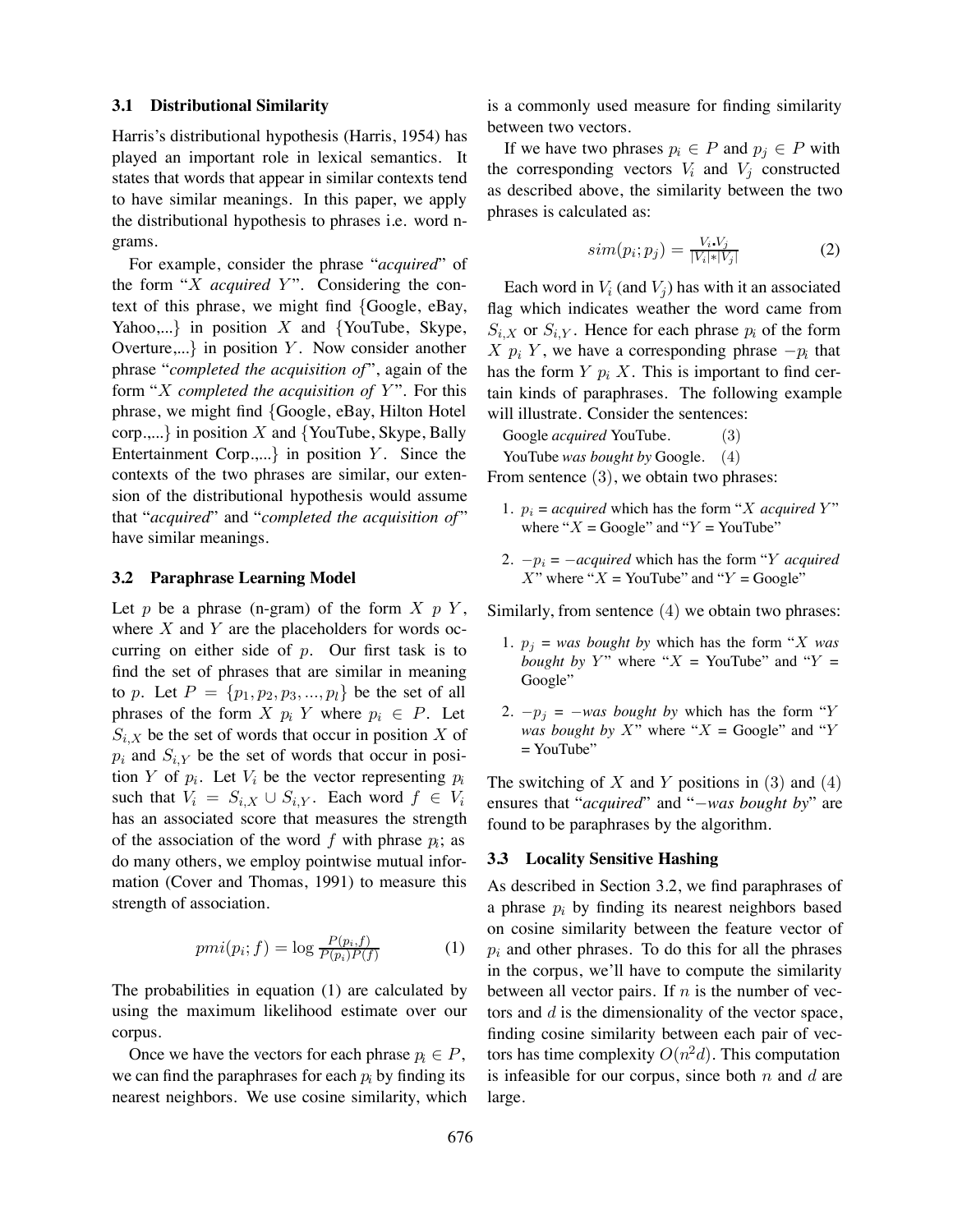To solve this problem, we make use of Locality Sensitive Hashing (LSH). The basic idea behind LSH is that a LSH function creates a fingerprint for each vector such that if two vectors are similar, they are likely to have similar fingerprints. The LSH function we use here was proposed by Charikar (2002). It represents a d dimensional vector by a stream of b bits ( $b \ll d$ ) and has the property of preserving the cosine similarity between vectors, which is exactly what we want. Ravichandran et al. (2005) have shown that by using the LSH nearest neighbors calculation can be done in  $O(nd)$  time.<sup>1</sup>.

## **4 Learning Surface Patterns**

Let  $r$  be a target relation. Our task is to find a set of surface patterns  $S = \{s_1, s_2, ..., s_n\}$  that express the target relation. For example, consider the relation  $r$ = "*acquisition*". We want to find the set of patterns S that express this relation:

 $S = \{ \langle A\text{COUNRER} \rangle \quad \text{acquired} \quad \langle A\text{COUNREE} \rangle,$  $\langle ACQUIRER \rangle$  *bought*  $\langle ACQUIREE \rangle$ ,  $\langle ACQUIREE \rangle$ *was bought by*  $\langle$  ACQUIRER $\rangle$ ,...}.

The remainder of the section describes our model for learning surface patterns for target relations.

# **4.1 Model Assumption**

Paraphrases express the same meaning using different surface forms. So if one knew a pattern that expresses a target relation, one could build more patterns for that relation by finding paraphrases for the surface phrase(s) in that pattern. This is the basic assumption of our model.

For example, consider the seed pattern "(ACQUIRER) *acquired* (ACQUIREE)" for the target relation "*acquisition*". The surface phrase in the seed pattern is "*acquired*". Our model then assumes that we can obtain more surface patterns for "*acquisition*" by replacing "*acquired*" in the seed pattern with its paraphrases i.e. {*bought*, −*was bought by*<sup>2</sup>,...}. The resulting surface patterns are:

 $\{\langle ACQUIRER\rangle\; \text{bought} \; \langle ACQUIREE\rangle, \; \langle ACQUIREE\rangle\}$ *was bought by*  $\langle$  ACQUIRER $\rangle$ ,...}

### **4.2 Surface Pattern Model**

Let r be a target relation. Let  $SEED = \{seed_1,$  $seed_2, ..., seed_n$  be the set of seed patterns that express the target relation. For each  $seed_i \in SEED$ , we obtain the corresponding set of new patterns  $PAT_i$  in two steps:

- 1. We find the surface phrase,  $p_i$ , using a seed and find the corresponding set of paraphrases,  $P_i = \{p_{i,1}, p_{i,2}, ..., p_{i,m}\}.$  Each paraphrase,  $p_{i,j} \in P_i$ , has with it an associated score which is similarity between  $p_i$  and  $p_{i,j}$ .
- 2. In seed pattern, seed<sub>i</sub>, we replace the surface phrase,  $p_i$ , with its paraphrases and obtain the set of new patterns  $PAT_i$  =  $\{pat_{i,1}, pat_{i,2}, ..., pat_{i,m}\}.$  Each pattern has with it an associated score, which is the same as the score of the paraphrase from which it was obtained<sup>3</sup>. The patterns are ranked in the decreasing order of their scores.

After we obtain  $PAT_i$  for each  $seed_i \in SEED$ , we obtain the complete set of patterns,  $PAT$ , for the target relation  $r$  as the union of all the individual pattern sets, i.e.,  $PAT = PAT_1 \cup PAT_2 \cup ... \cup$  $PAT_n$ .

### **5 Experimental Methodology**

In this section, we describe experiments to validate the main claims of the paper. We first describe paraphrase acquisition, we then summarize our method for learning surface patterns, and finally describe the use of patterns for extracting relation instances.

#### **5.1 Paraphrases**

Finding surface variations in text requires a large corpus. The corpus needs to be orders of magnitude larger than that required for learning syntactic variations, since surface phrases are sparser than syntactic phrases.

For our experiments, we used a corpus of about 150GB (25 billion words) obtained from Google  $News<sup>4</sup>$ . It consists of few years worth of news data.

<sup>&</sup>lt;sup>1</sup>The details of the algorithm are omitted, but interested readers are encouraged to read Charikar (2002) and Ravichandran et al. (2005)

<sup>2</sup> The "−" in "−*was bought by*" indicates that the  $\langle ACOUIRER \rangle$  and  $\langle ACOUIREE \rangle$  arguments of the input phrase "*acquired*" need to be switched for the phrase "*was bought by*".

 $3$ If a pattern is generated from more than one seed, we assign it its average score.

<sup>&</sup>lt;sup>4</sup>The corpus was cleaned to remove duplicate articles.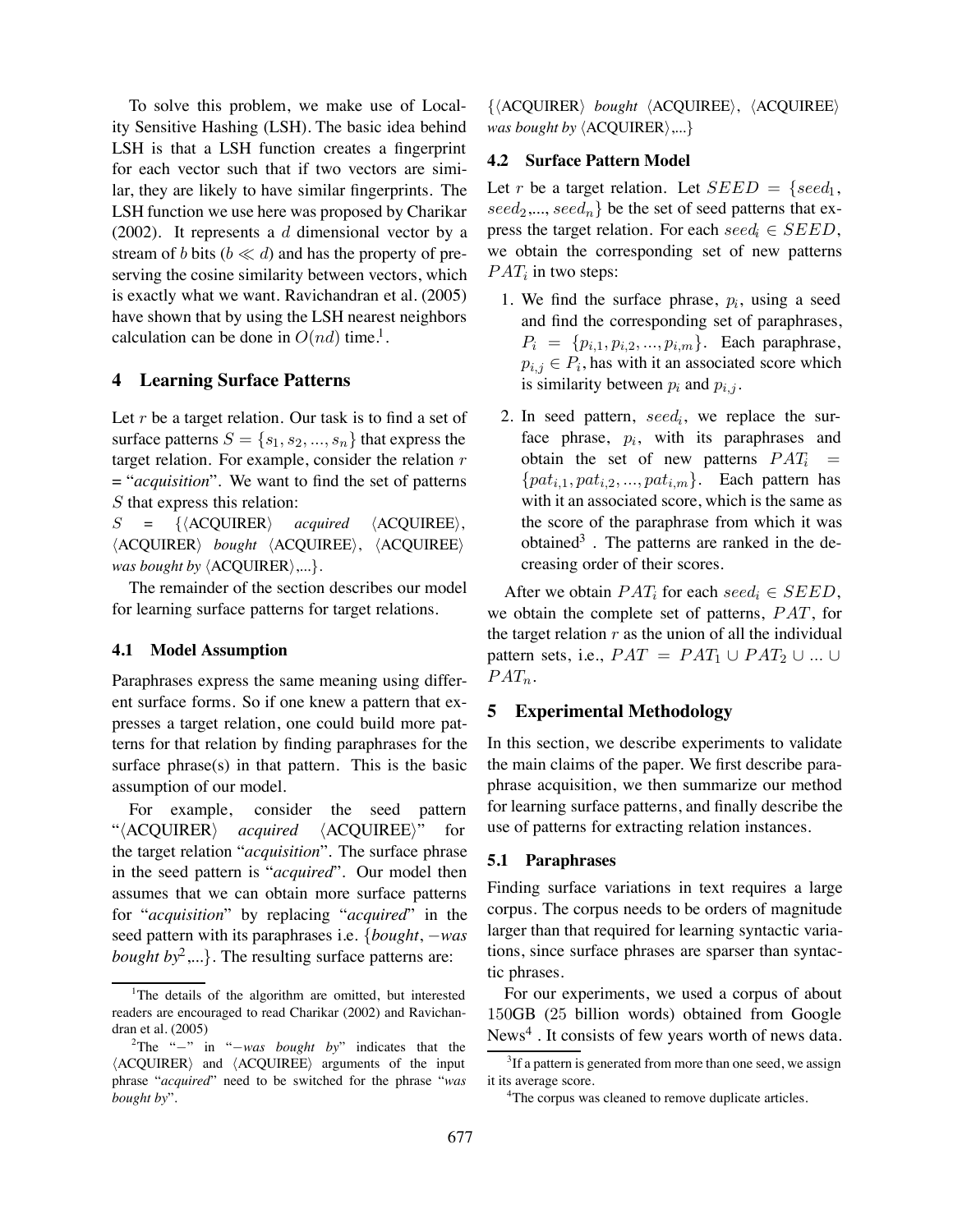We POS tagged the corpus using Tnt tagger (Brants, 2000) and collected all phrases (n-grams) in the corpus that contained at least one verb, and had a noun or a noun-noun compound on either side. We restricted the phrase length to at most five words.

We build a vector for each phrase as described in Section 3. To mitigate the problem of sparseness and co-reference to a certain extent, whenever we have a noun-noun compound in the  $X$  or  $Y$  positions, we treat it as bag of words. For example, in the sentence "Google Inc. *acquired* YouTube", "Google" and "Inc." will be treated as separate features in the vector<sup>5</sup>.

Once we have constructed all the vectors, we find the paraphrases for every phrase by finding its nearest neighbors as described in Section 3. For our experiments, we set the number of random bits in the LSH function to 3000, and the similarity cut-off between vectors to 0.15. We eventually end up with a resource containing over 2.5 million phrases such that each phrase is connected to its paraphrases.

# **5.2 Surface Patterns**

One claim of this paper is that we can find good surface patterns for a target relation by starting with a seed pattern. To verify this, we study two target relations $6$ :

- 1. *Acquisition: We define this as the relation between two companies such that one company acquired the other.*
- 2. *Birthplace: We define this as the relation between a person and his/her birthplace*.

For "*acquisition*" relation, we start with the surface patterns containing only the words *buy* and *acquire*:

- 1. "*(ACQUIRER) bought (ACQUIREE)*" (and its variants, i.e. *buy*, *buys* and *buying*)
- 2. "*(ACQUIRER) acquired (ACQUIREE)*" (and its variants, i.e. *acquire*, *acquires* and *acquiring*)

This results in a total of eight seed patterns.

For "*birthplace*" relation, we start with two seed patterns:

1. "*(PERSON) was born in (LOCATION)*"

2. "*(PERSON) was born at*  $\langle$ *LOCATION)"*.

We find other surface patterns for each of these relations by replacing the surface words in the seed patterns by their paraphrases, as described in Section 4.

### **5.3 Relation Extraction**

The purpose of learning surface patterns for a relation is to extract instances of that relation. We use the surface patterns obtained for the relations "*acquisition*" and "*birthplace*" to extract instances of these relations from the LDC North American News Corpus. This helps us to extrinsically evaluate the quality of the surface patterns.

# **6 Experimental Results**

In this section, we present the results of the experiments and analyze them.

#### **6.1 Baselines**

It is hard to construct a baseline for comparing the quality of paraphrases, as there isn't much work in extracting surface level paraphrases using a monolingual corpus. To overcome this, we show the effect of reduction in corpus size on the quality of paraphrases, and compare the results informally to the other methods that produce syntactic paraphrases.

To compare the quality of the extraction patterns, and relation instances, we use the method presented by Ravichandran and Hovy (2002) as the baseline. For each of the given relations, "*acquisition*" and "*birthplace*", we use 10 seed instances, download the top 1000 results from the Google search engine for each instance, extract the sentences that contain the instances, and learn the set of baseline patterns for each relation. We then apply these patterns to the test corpus and extract the corresponding baseline instances.

### **6.2 Evaluation Criteria**

Here we present the evaluation criteria we used to evaluate the performance on the different tasks.

<sup>&</sup>lt;sup>5</sup>This adds some noise in the vectors, but we found that this results in better paraphrases.

<sup>&</sup>lt;sup>6</sup>Since we have to do all the annotations for evaluations on our own, we restricted our experiments to only two commonly used relations.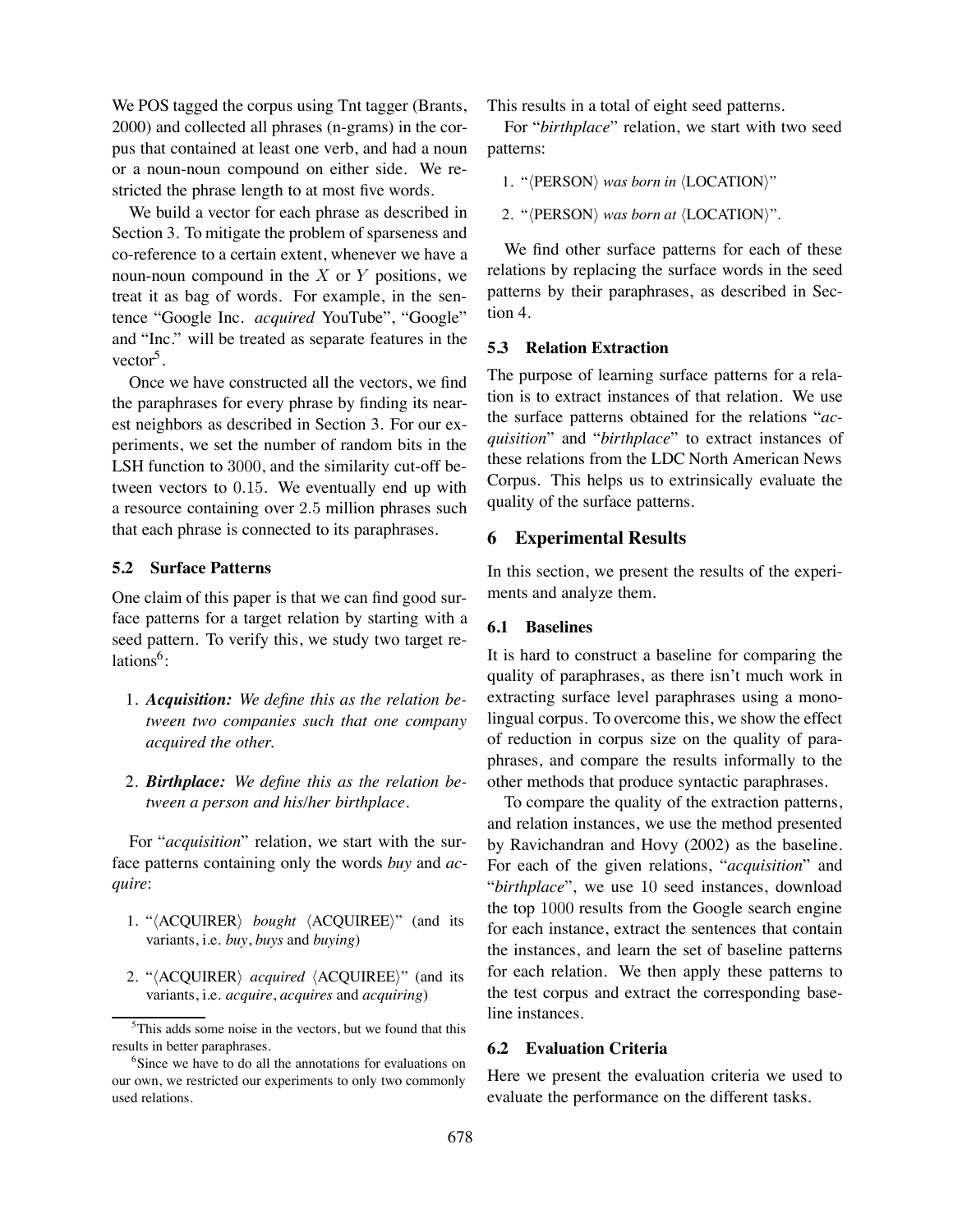### **Paraphrases**

We estimate the quality of paraphrases by annotating a random sample as correct/incorrect and calculating the accuracy. However, estimating the recall is difficult given that we do not have a complete set of paraphrases for the input phrases. Following Szpektor et al. (2004), instead of measuring recall, we calculate the average number of correct paraphrases per input phrase.

### **Surface Patterns**

We can calculate the precision  $(P)$  of learned patterns for each relation by annotating the extracted patterns as correct/incorrect. However calculating the recall is a problem for the same reason as above. But we can calculate the relative recall  $(RR)$  of the system against the baseline and vice versa. The relative recall  $RR_{S|B}$  of system S with respect to system B can be calculated as:

$$
RR_{S|B} = \tfrac{C_S \cap C_B}{C_B}
$$

where  $C_S$  is the number of correct patterns found by our system and  $C_B$  is the number of correct patterns found by the baseline.  $RR_{B|S}$  can be found in a similar way.

### **Relation Extraction**

We estimate the precision  $(P)$  of the extracted instances by annotating a random sample of instances as correct/incorrect. While calculating the true recall here is not possible, even calculating the true relative recall of the system against the baseline is not possible as we can annotate only a small sample. However, following Pantel et al. (2004), we assume that the recall of the baseline is 1 and estimate the relative recall  $RR_{S|B}$  of the system S with respect to the baseline  $B$  using their respective precision scores  $P_S$  and  $P_B$  and number of instances extracted by them  $|S|$  and  $|B|$  as:

$$
RR_{S|B} = \frac{P_{S} * |S|}{P_{B} * |B|}
$$

## **6.3 Gold Standard**

In this section, we describe the creation of gold standard for the different tasks.

#### **Paraphrases**

We created the gold standard paraphrase test set by randomly selecting 50 phrases and their corresponding paraphrases from our collection of 2.5 million phrases. For each test phrase, we asked two annotators to annotate its paraphrases as correct/incorrect. The annotators were instructed to look for strict paraphrases i.e. equivalent phrases that can be substituted for each other.

To obtain the inter-annotator agreement, the two annotators annotated the test set separately. The kappa statistic (Siegal and Castellan Jr., 1988) was  $\kappa = 0.63$ . The interesting thing is that the annotators got this respectable kappa score without any prior training, which is hard to achieve when one annotates for a similar task like textual entailment.

### **Surface Patterns**

For the target relations, we asked two annotators to annotate the patterns for each relation as either "precise" or "vague". The annotators annotated the system as well as the baseline outputs. We consider the "precise" patterns as correct and the "vague" as incorrect. The intuition is that applying the vague patterns for extracting target relation instances might find some good instances, but will also find many bad ones. For example, consider the following two patterns for the "*acquisition*" relation:

 $\langle \text{ACQUIRER} \rangle$  *acquired*  $\langle \text{ACQUIREE} \rangle$  (5)<br> $\langle \text{ACQUIRER} \rangle$  *and*  $\langle \text{ACQUIREE} \rangle$  (6)

 $\langle \text{ACQUIRER} \rangle$  and  $\langle \text{ACQUIREE} \rangle$ 

Example (5) is a precise pattern as it clearly identifies the "*acquisition*" relation while example (6) is a vague pattern because it is too general and says nothing about the "*acquisition*" relation. The kappa statistic between the two annotators for this task was  $\kappa = 0.72$ .

### **Relation Extraction**

We randomly sampled 50 instances of the "*acquisition*" and "*birthplace*" relations from the system and the baseline outputs. We asked two annotators to annotate the instances as correct/incorrect. The annotators marked an instance as correct only if both the entities and the relation between them were correct. To make their task easier, the annotators were provided the context for each instance, and were free to use any resources at their disposal (including a web search engine), to verify the correctness of the instances. The annotators found that the annotation for this task was much easier than the previous two; the few disagreements they had were due to ambiguity of some of the instances. The kappa statistic for this task was  $\kappa = 0.91$ .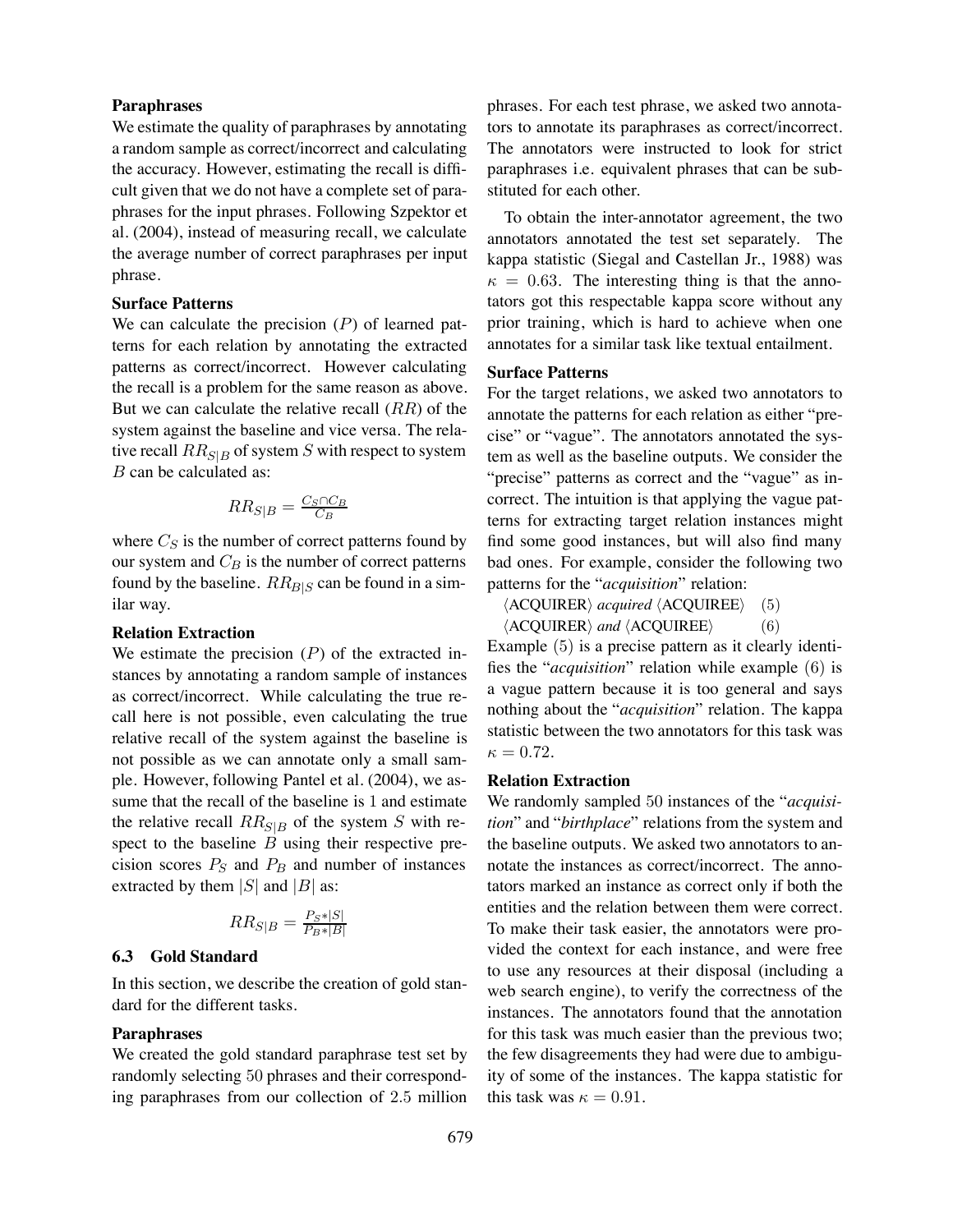| Annotator   | Accuracy | <b>Average</b><br>correct<br>paraphrases |
|-------------|----------|------------------------------------------|
| Annotator 1 | 67.31\%  | 4 D.                                     |
| Annotator 2 | 74.27%   | $\cdot$ ) $\times$                       |

Table 1: **Quality of paraphrases**

| are being distributed to   | approved a revision to the |
|----------------------------|----------------------------|
| have been distributed to   | unanimously approved a new |
| are being handed out to    | approved an annual         |
| were distributed to        | will consider adopting a   |
| $-$ are handing out        | approved a revised         |
| will be distributed to all | approved a new             |

Table 2: **Example paraphrases**

#### **6.4 Result Summary**

Table 1 shows the results of annotating the paraphrases test set. We do not have a baseline to compare against but we can analyze them in light of numbers reported previously for syntactic paraphrases. DIRT (Lin and Pantel, 2001) and TEASE (Szpektor et al., 2004) report accuracies of 50.1% and 44.3% respectively compared to our average accuracy across two annotators of 70.79%. The average number of paraphrases per phrase is however 10.1 and 5.5 for DIRT and TEASE respectively compared to our 4.2. One reason why this number is lower is that our test set contains completely random phrases from our set (2.5 million phrases): some of these phrases are rare and have very few paraphrases. Table 2 shows some paraphrases generated by our system for the phrases "*are being distributed to*" and "*approved a revision to the*".

Table 3 shows the results on the quality of surface patterns for the two relations. It can be observed that our method outperforms the baseline by a wide margin in both precision and relative recall. Table 4 shows some example patterns learned by our system.

Table 5 shows the results of the quality of extracted instances. Our system obtains very high precision scores but suffers in relative recall given that the baseline with its very general patterns is likely to find a huge number of instances (though a very small portion of them are correct). Table 6 shows some example instances we extracted.

| acquisition                         | birthplace                           |
|-------------------------------------|--------------------------------------|
| X agreed to buy Y                   | X, who was born in Y                 |
| X, which acquired Y                 | X, was born in Y                     |
| X completed its acquisition<br>of Y | X was raised in Y                    |
| X has acquired Y                    | X was born in NNNN <sup>a</sup> in Y |
| X purchased Y                       | X, born in Y                         |

*a* Each "N" here is a placeholder for a number from 0 to 9.

Table 4: **Example extraction templates**

| acquisition                      | birthplace                             |  |  |
|----------------------------------|----------------------------------------|--|--|
| 1. Huntington Bancshares         | 1. Cyril Andrew Ponnam-                |  |  |
| Inc. agreed to acquire Re-       | <i>peruma</i> was born in <i>Galle</i> |  |  |
| liance Bank                      |                                        |  |  |
| 2. Sony bought Columbia          | 2. Cook was born in NNNN               |  |  |
| <i>Pictures</i>                  | in Devonshire                          |  |  |
| 3. <i>Hanson Industries</i> buys | 3. <i>Tansey</i> was born<br>1n        |  |  |
| Kidde Inc.                       | Cincinnati                             |  |  |
| 4. Casino America inc.           | 4. Tsoi was born in NNNN in            |  |  |
| agreed to buy Grand Palais       | Uzbekistan                             |  |  |
| 5. Tidewater inc. acquired       | 5. <i>Mrs. Totenberg</i> was born      |  |  |
| Hornbeck Offshore Services       | in San Francisco                       |  |  |
| Inc.                             |                                        |  |  |

Table 6: **Example instances**

#### **6.5 Discussion and Error Analysis**

We studied the effect of the decrease in size of the available raw corpus on the quality of the acquired paraphrases. We used about  $10\%$  of our original corpus to learn the surface paraphrases and evaluated them. The precision, and the average number of correct paraphrases are calculated on the same test set, as described in Section 6.2. The performance drop on using 10% of the original corpus is significant  $(11.41\%$  precision and on an average 1 correct paraphrase per phrase), which shows that we indeed need a large amount of data to learn good quality surface paraphrases. One reason for this drop is also that when we use only  $10\%$  of the original data, for some of the phrases from the test set, we do not find any paraphrases (thus resulting in 0% accuracy for them). This is not unexpected, as the larger resource would have a much larger recall, which again points at the advantage of using a large data set. Another reason for this performance drop could be the parameter settings: We found that the quality of learned paraphrases depended greatly on the various cut-offs used. While we adjusted our model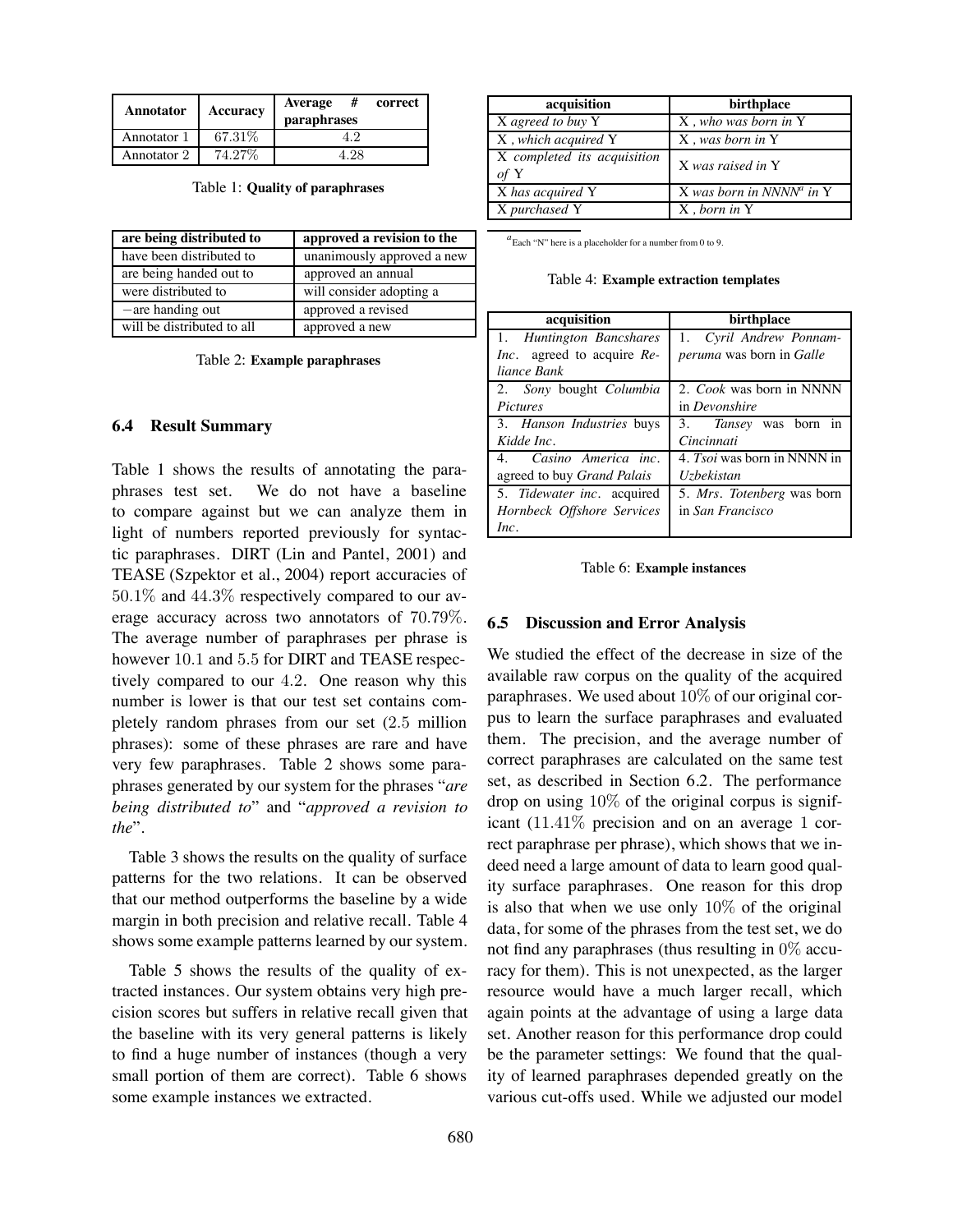| <b>Relation</b> | Method            | # Patterns | Annotator 1 |           | Annotator 2 |           |
|-----------------|-------------------|------------|-------------|-----------|-------------|-----------|
|                 |                   |            |             | R.R.      |             | $_{RR}$   |
| Acquisition     | <b>Baseline</b>   | 160        | 55%         | 13.02\%   | $60\%$      | $11.16\%$ |
|                 | Paraphrase Method | 231        | 83.11%      | $28.40\%$ | $93.07\%$   | $25\%$    |
| Birthplace      | <b>Baseline</b>   | 16         | 31.35\%     | 15.38\%   | 31.25\%     | 15.38%    |
|                 | Paraphrase Method | 16         | 81.25%      | $40\%$    | 81.25%      | 40%       |

**Relation Method # Patterns Annotator** <sup>1</sup> **Annotator** <sup>2</sup> P RR P RR Acquisition Baseline <sup>1</sup>, <sup>261</sup>, <sup>986</sup> 6% **100%** 2% **100%** Paraphrase Method 3875 **88%** 4.5% **82%** 12.59% Birthplace Baseline <sup>979</sup>, <sup>607</sup> 4% **100%** 2% **100%** Paraphrase Method 1811 **98%** 4.53% **98%** 9.06%

Table 3: **Quality of Extraction Patterns**

|  |  | Table 5: Quality of instances |
|--|--|-------------------------------|
|--|--|-------------------------------|

parameters for working with smaller sized data, it is conceivable that we did not find the ideal setting for them. So we consider these numbers to be a lower bound. But even then, these numbers clearly indicate the advantage of using more data.

We also manually inspected our paraphrases. We found that the problem of "antonyms" was somewhat less pronounced due to our use of a large corpus, but they still were the major source of error. For example, our system finds the phrase "*sell*" as a paraphrase for "*buy*". We need to deal with this problem separately in the future (may be as a postprocessing step using a list of antonyms).

Moving to the task of relation extraction, we see from table 5 that our system has a much lower relative recall compared to the baseline. This was expected as the baseline method learns some very general patterns, which are likely to extract some good instances, even though they result in a huge hit to its precision. However, our system was able to obtain this performance using very few seeds. So an increase in the number of input seeds, is likely to increase the relative recall of the resource. The question however remains as to what good seeds might be. It is clear that it is much harder to come up with good seed patterns (that our system needs), than seed instances (that the baseline needs). But there are some obvious ways to overcome this problem. One way is to bootstrap. We can look at the paraphrases of the seed patterns and use them to obtain more patterns. Our initial experiments with this method using handpicked seeds showed good promise. However, we need to investigate automating this approach. Another method is to use the good patterns from the baseline system and use them as seeds for our system. We plan to investigate this approach as well. One reason, why we have seen good preliminary results using these approaches (for improving recall), we believe, is that the precision of the paraphrases is good. So either a seed doesn't produce any new patterns or it produces good patterns, thus keeping the precision of the system high while increasing relative recall.

### **7 Conclusion**

Paraphrases are an important technique to handle variations in language. Given their utility in many NLP tasks, it is desirable that we come up with methods that produce good quality paraphrases. We believe that the paraphrase acquisition method presented here is a step towards this very goal. We have shown that high precision surface paraphrases can be obtained by using distributional similarity on a large corpus. We made use of some recent advances in theoretical computer science to make this task scalable. We have also shown that these paraphrases can be used to obtain high precision extraction patterns for information extraction. While we believe that more work needs to be done to improve the system recall (some of which we are investigating), this seems to be a good first step towards developing a minimally supervised, easy to implement, and scalable relation extraction system.